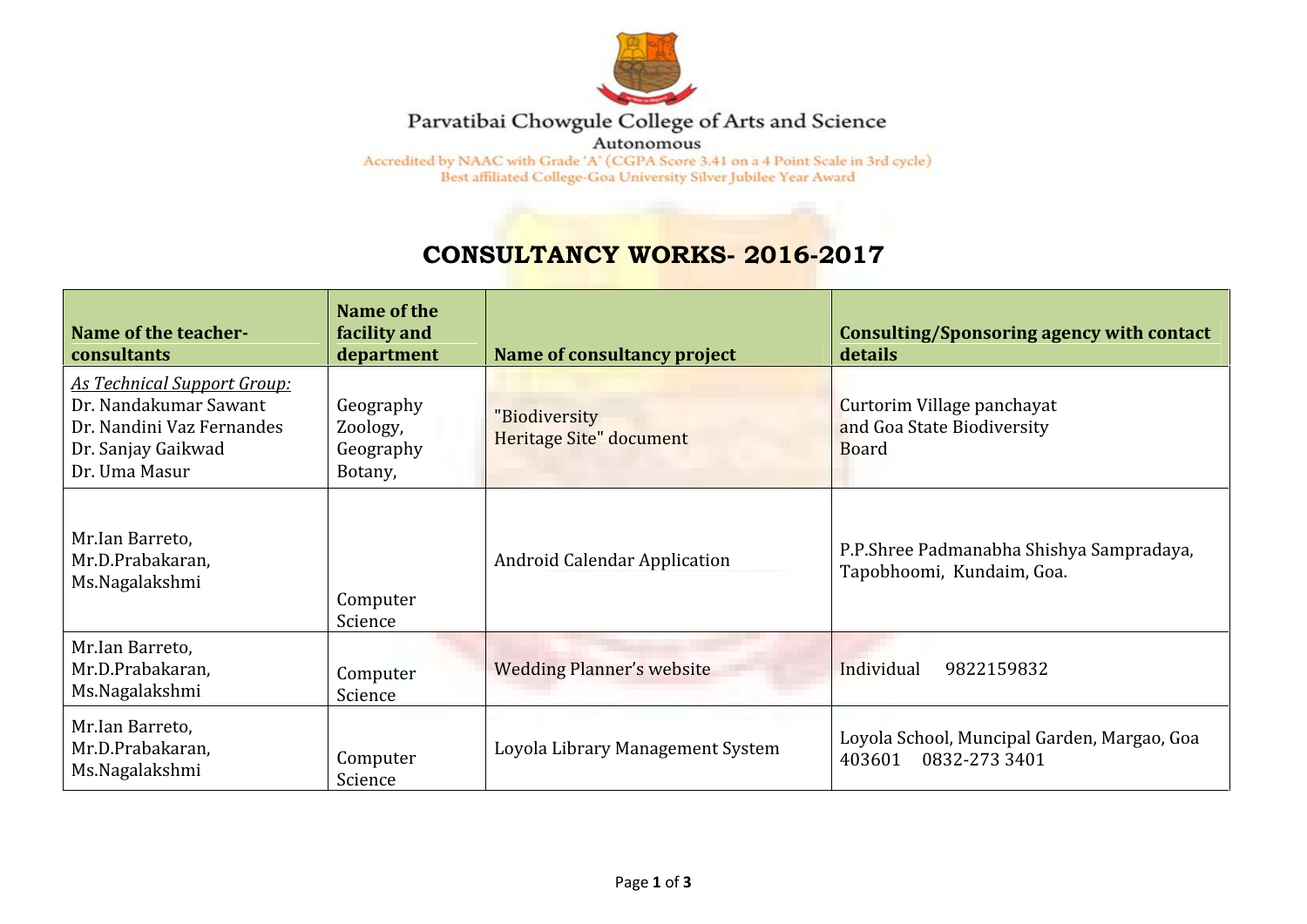| Name of the teacher-<br>consultants                                                                                             | Name of the<br>facility and<br>department     | Name of consultancy project                                   | Consulting/Sponsoring agency with contact<br>details                                                                 |
|---------------------------------------------------------------------------------------------------------------------------------|-----------------------------------------------|---------------------------------------------------------------|----------------------------------------------------------------------------------------------------------------------|
| Mr.Ian Barreto,<br>Mr.D.Prabakaran,<br>Ms.Nagalakshmi                                                                           | Computer<br>Science                           | <b>Feedback Management System</b>                             | <b>GPART</b> (Goa Institute of Public Administration<br>& Rural Development ), Ela Farm, Old Goa. 0832<br>$-2285985$ |
| Dr. Nandini Vaz<br>Fernandes                                                                                                    | Zoology                                       | <b>Summer Training</b>                                        | Parvatibai Chowgue college of Arts & Science,<br>Autonomous, Margao, Goa                                             |
| Mr.Ian Barreto,<br>Mr.D.Prabakaran,<br>Ms.Nagalakshmi                                                                           | Computer<br>Science                           | <b>CD Cover Design</b>                                        | <b>GPART</b> (Goa Institute of Public Administration<br>& Rural Development), Ela Farm, Old Goa. 0832<br>$-2285985$  |
| Mr.Ian Barreto,<br>Mr.D.Prabakaran,<br>Ms.Nagalakshmi                                                                           | Computer<br>Science                           | Website template design                                       | Goa Electronics Ltd.Mezzanine Floor, EDC<br>House, Dr. Dada Vaidya Road 0832 242 5019                                |
| Dr. Nandini Vaz<br>Fernandes                                                                                                    | Zoology                                       | <b>Winter Training</b>                                        | Parvatibai Chowgue college of Arts & Science,<br>Autonomous, Margao, Goa                                             |
| <b>As Technical Support Group:</b><br>Dr. Nandakumar Sawant<br>Dr. Nandini Vaz Fernandes<br>Dr. Sanjay Gaikwad<br>Dr. Uma Masur | Geography<br>Zoology,<br>Geography<br>Botany, | Preparing People's Biodiversity Register,<br>Chandor Village. | Chandor Village panchayat and Goa State<br><b>Biodiversity Board</b>                                                 |